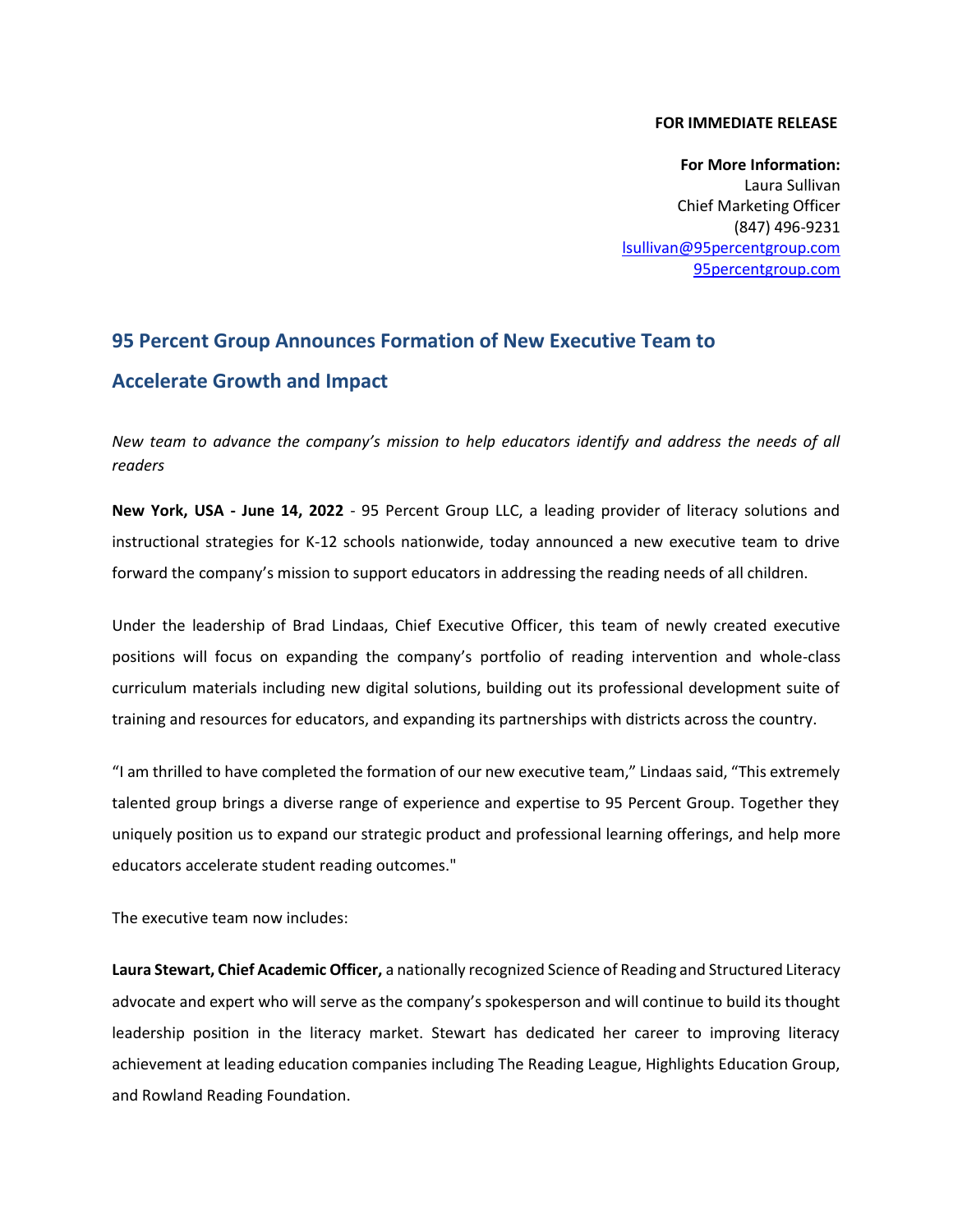**Anella Wetter, Chief Sales Officer,** joins the company with decades of experience building and leading successful sales organizations at top education companies including Carnegie Learning, Houghton Mifflin Harcourt, and Kaplan K-12 Learning Services. Wetter will focus on driving revenue growth by strengthening 95 Percent Group's current client relationships, developing new school partnerships, and expanding into new markets.

**Laura Sullivan, Chief Marketing Officer,** brings to 95 Percent Group more than 25 years of experience marketing education products and services at leading companies including Discovery Communications, The Princeton Review, and PresenceLearning. As CMO, Sullivan will focus on building the company's brand awareness and competitive thought leadership position and developing customer acquisition strategies to drive revenue growth and expansion into new markets.

**George Gatsis, Chief Technology Officer,** is a technology transformation leader with experience building technology and digital solutions for companies including Follett School Solutions, Pearson Data Solutions, and Follett Software Company. As CTO for 95 Percent Group, Gatsis will lead the company's expansion of its digital solutions to meet the needs of today's educators and students.

**Mehul Patel, Chief Financial Officer,** comes to 95 Percent Group from TCS Education System where he was CFO since 2015. Prior to that, he held leading management roles with Discover Financial Services, Enova Financial, and Deloitte Consulting LLP. As CFO, Patel will oversee all financial functions, and will lead the company's growth and investment strategies.

"It's very exciting to observe this talented executive team Brad has hired and in less than six months!" commented Susan Hall EdD, Co-founder (with husband David Hall) of 95 Percent Group. "David and I are confident that under Brad's leadership, this team will continue the high-quality standard we established for products, services, and client support. As we retire from the company, we are grateful that it is wellpositioned to advance our mission that more students learn to read through knowledgeable teachers who are equipped with the right curriculum materials aligned with the Science of Reading."

"We applaud Brad for having quickly assembled an impressive team of executives to lead 95 Percent Group forward. This new team represents a significant investment in the company's next phase of growth, and we're excited to support their efforts to accelerate their expansion and impact," said Scott VanHoy, Partner at Leeds Equity Partners.